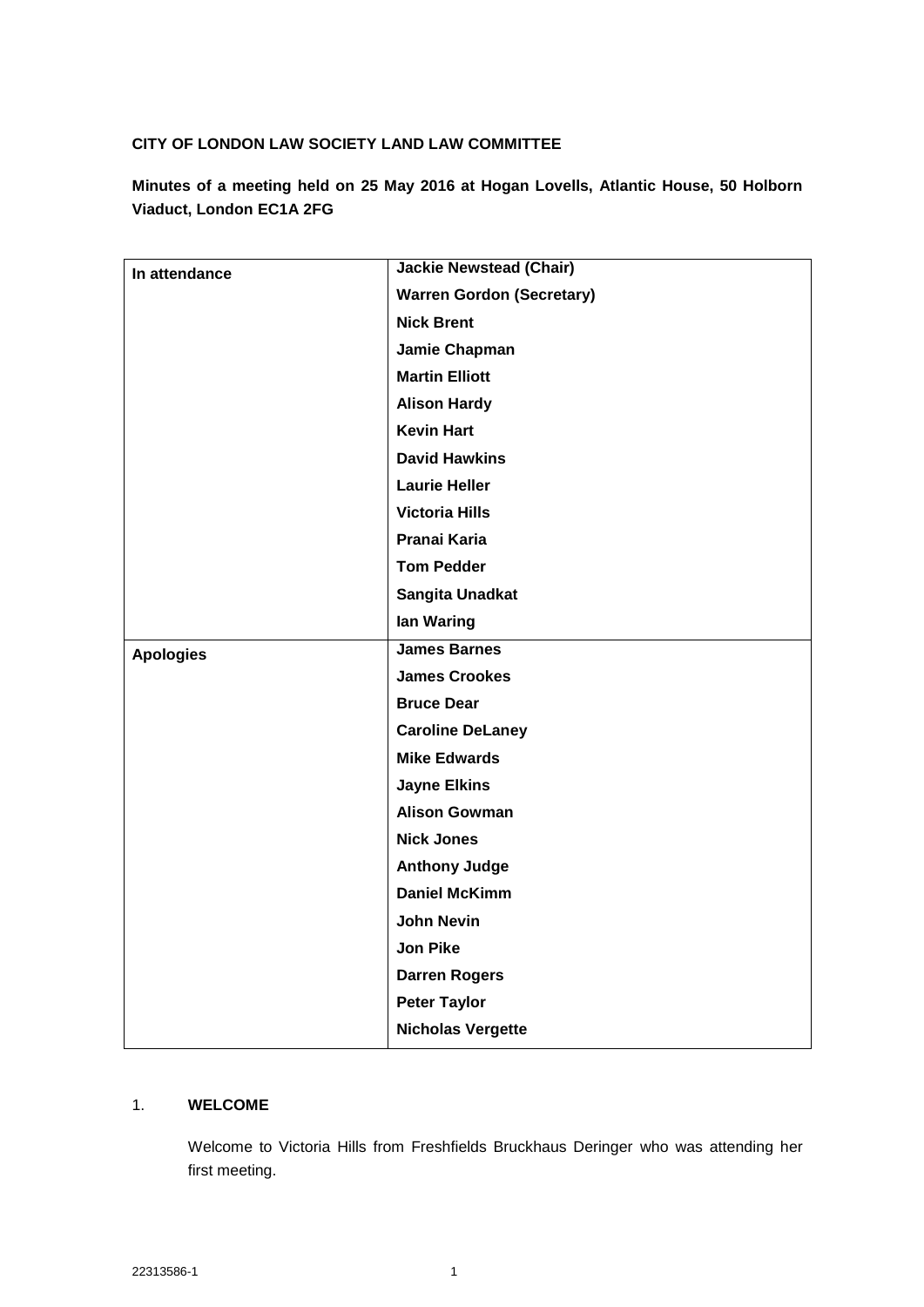## 2. **MINUTES**

The Committee approved the minutes for the March 2016 Committee meeting and they will be added to the CLLS website.

#### 3. **LAW COMMISSION CONSULTATION ON LAND REGISTRATION ACT 2002**

The majority of the meeting was taken up with a discussion of aspects of the Law Commission's consultation on the Land Registration Act 2002. The Committee agreed that it will endorse the PSLs' detailed response, but would also add its own comments on certain select areas, especially those discussed at the meeting. They include the following bullet points, which will form the basis of the Committee's response. A meeting has been set up with the Law Commission to discuss the Consultation on 13 July at 12.30pm at Hogan Lovells. The deadline for responding to the Consultation is 30 June 2016 although there is a little flexibility in that regard.

- Supporting Law Commission's proposal not to reduce length of term for lease to be compulsorily registrable. However, the Committee will suggest that easements contained in leases that are not compulsorily registrable should not themselves be compulsorily registrable. If the Law Commission insists that such easements should continue to be compulsorily registrable, the easements entry should provide details of the lease that contains the easements.
- An estate in mines and minerals can be owned by someone other than the registered proprietor of the "surface title". Where an estate is owned in mines and minerals separately from the surface title, the estate is not currently subject to compulsory first registration. The Committee considered that compulsory first registration should be extended to estates in mines and minerals and that the owner of the surface title should always be informed when an application is received by Land Registry to register an estate in mines and minerals. The title number to the estate in mines and minerals should be referred to on the surface title. Some concern was also mentioned about the ownership of airspace which may become more of an issue with the increasing prevalence of drones.
- The Law Commission highlighted a concern about unilateral notices. Under the current procedure, there is no requirement for the beneficiary of the notice to produce evidence in support of the right claimed. That may hamper attempts between the parties to negotiate a solution if there is a dispute over the existence of the right. It was acknowledged by the Committee that the current unilateral notice process provided a fairly flexible method to protect agreements relating to land. It was also useful because the agreement itself does not need to be sent to Land Registry which overcomes potential problems with Land Registry rejecting "virtually signed" documents. Concern was expressed by some at the meeting as to whether the need for evidence might make the unilateral (or replacement "summary" notice) process less useful. Another reason why the unilateral notice process is sometimes used is to ensure that confidential agreements do not have to be sent to Land Registry. If evidence in relation to such confidential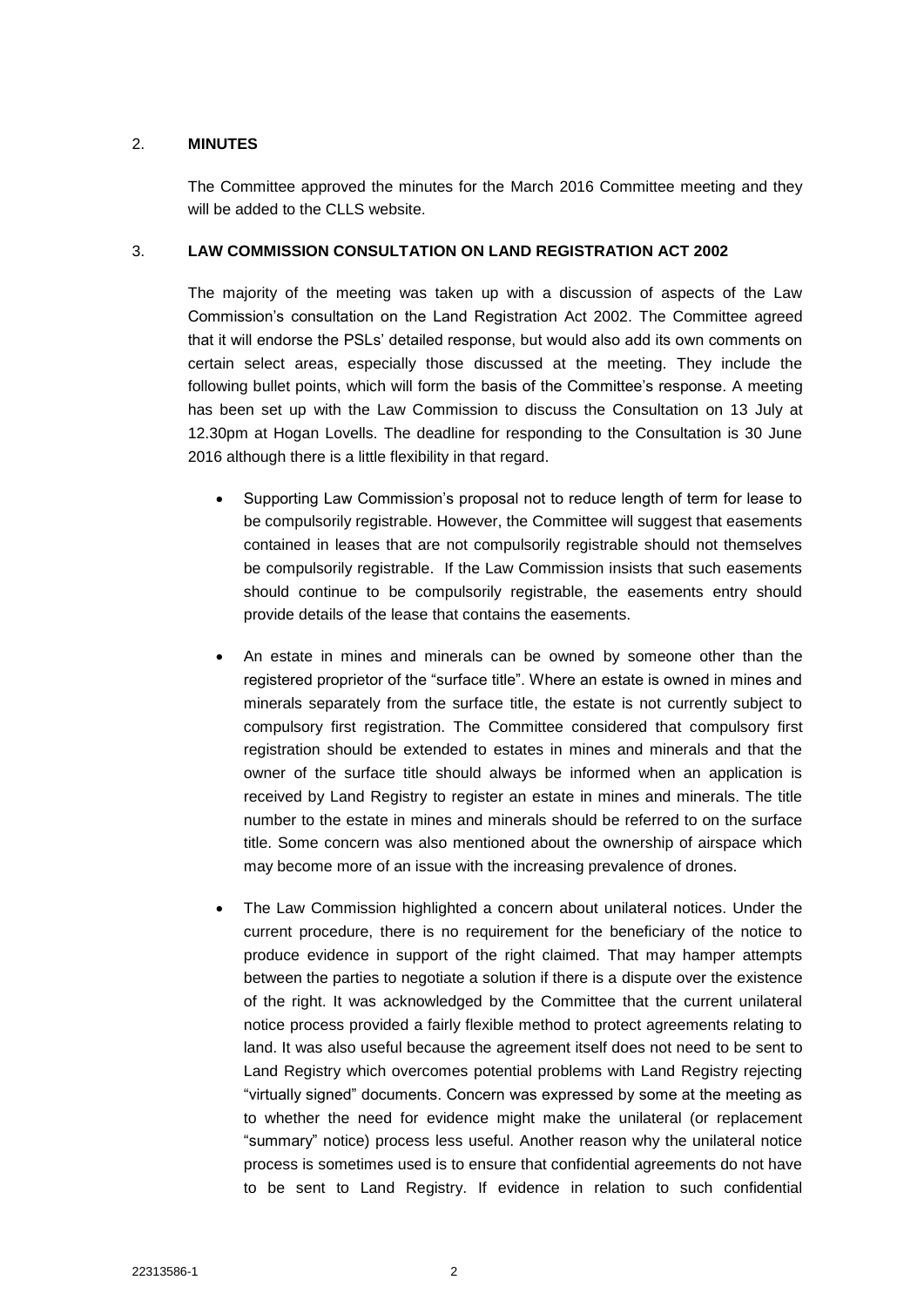agreements which of itself may be confidential will be required in future, members questioned what Land Registry would do to protect the evidence from disclosure in view of the requirement for public disclosure (subject to limited exceptions) of information held by Land Registry. Some members saw merit in the requirement to produce evidence, since this may prevent what happened when chancel repair and manorial rights ceased to be interests with overriding status at the end of 12 October 2013. A large number of unilateral notices were registered by PCCs and others, and while many were removed on application by the registered proprietor, the entry of the notices was disconcerting. However, the Law Commission proposes that a notice should be entered if the reasons given as to why the interest still binds the title are not groundless. Land Registry may conclude that the reasons for noting a chancel repair liability are not groundless, because of the uncertainties in the law, hence the notice may be entered anyhow. The Law Commission should revisit the "not groundless" test as part of considering the basis for entering a notice.

- The Committee agreed with the Law Commission's proposal to extend the protection of section 29 of the LRA 2002 (which applies to registrable dispositions) to unregistered interests such as estate contracts (sale contracts, agreements for lease, options) or the benefit of a restrictive covenant. The current position is that if an estate contract is noted on a title, while it gives that interest priority over interests subsequently created, it will not have priority over unregistered interests created earlier even if they have not been noted on the title. Enabling unregistered interests to benefit from section 29 would mean that the noted estate contract would have priority over unregistered interests created earlier but not noted on the title. The Committee supported this proposal.
- The Law Commission has detailed proposals in relation to the rectification of the register following a fraud. Fraud is the cause of at least half the total amount paid by Land Registry by way of indemnity in recent years, so consequently rectification and indemnity are key areas of focus for the Law Commission. Assume registered proprietor A is the victim of a fraudster B who transfers the property to an innocent third party C. How can both A and C be protected? The Law Commission considered that rectification of the register must be available against C, otherwise, A is left without the land and without an indemnity. While there will be a degree of discretion to take account of the particular circumstances of each situation, the key features of the Law Commission's proposals are:
	- o that where the registered proprietor's name is removed (or omitted) from the register by mistake (i.e. A), then the law should be weighted in favour of returning the land to him.
	- o to retain the protection that the law currently affords to a registered proprietor in possession in determining who should retain the land.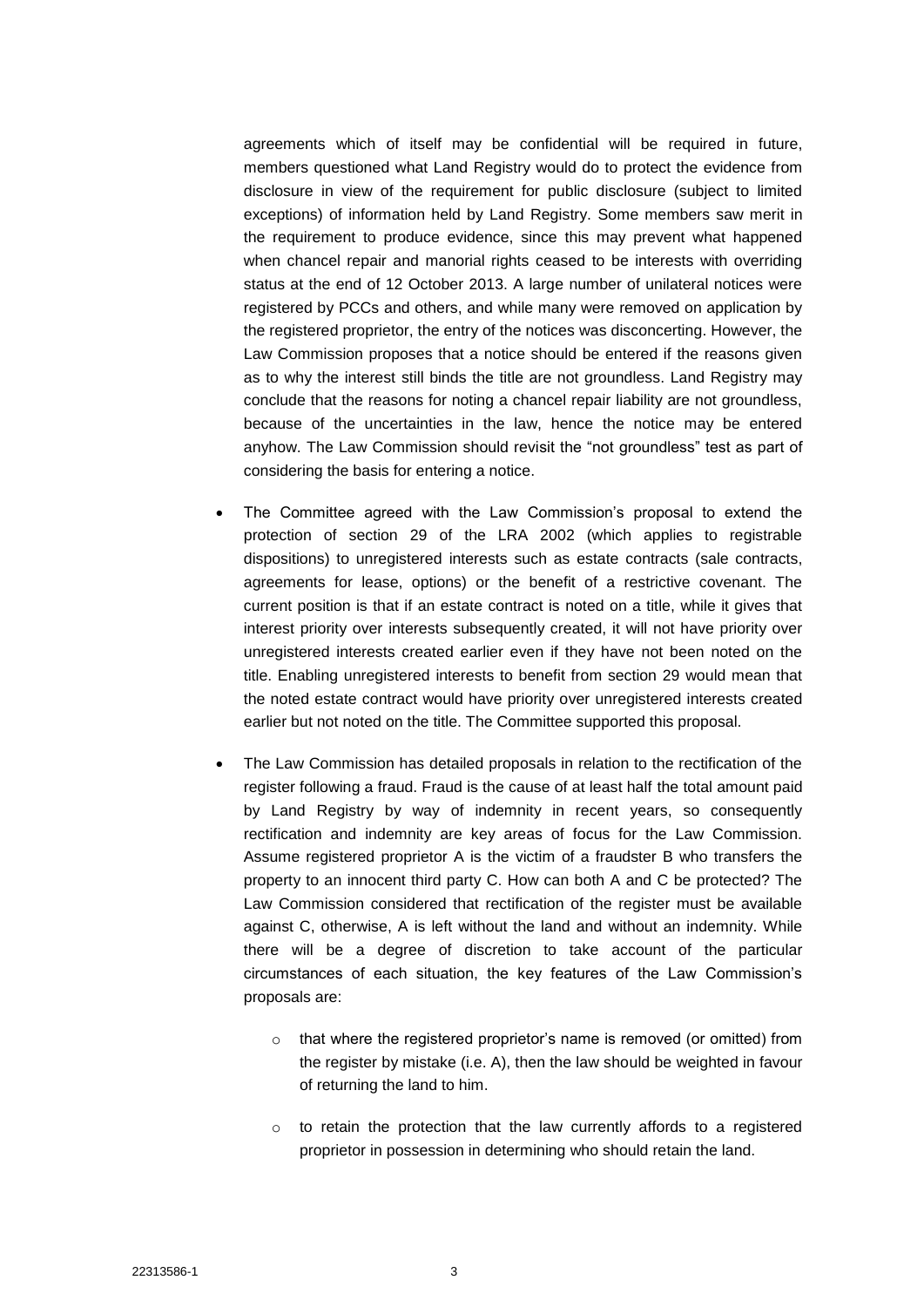- o to introduce a "long stop" so that after ten years rectification of the register should generally cease to be available. The main exceptions to this long stop arise where: (a) the person whose name was mistakenly removed or omitted from the register remains in possession; or (b) the registered proprietor caused or contributed to the mistake by fraud or lack of proper care. The operation of the long stop would not, however, affect the ability of a party to claim an indemnity. Some members of the Committee questioned why there should be a ten year long stop fearing that the time limit may be missed due to a lack of awareness about the mistake. This would be particularly the case with bare land. Others considered that ten years seemed long enough, but the Law Commission can be quizzed as to the reason why they chose ten years.
- o to ensure that where a charge (a mortgage) is registered by mistake (for example, because the charge was forged) or is granted by a registered proprietor whose own registration is a mistake, then the chargee should not be able to oppose rectification of the register, but should be confined to receiving an indemnity. The Law Commission stated that this proposal reflected the fact that the chargee's interest is financial only. The Committee opposed this proposal, considering that the chargee's interest may extend beyond a financial one and, therefore, the chargee should be able to benefit from both rectification and indemnity remedies.
- One of the most controversial aspects of the Consultation relates to the proposals on indemnity. The Law Commission resists the introduction of a cap on Land Registry's liability and the Committee supports that. It is worth remembering that Land Registry has an existing statutory right of recourse (where it has paid out under the indemnity) against a party at fault. The Law Commission comments that a current concern is that while Land Registry carries the risk of transactions once they are entered on the register, Land Registry is not best placed to detect fraud and those who may be better placed – such as conveyancers and mortgage lenders – may not be incentivised to develop best practice, because they will not necessarily bear the cost. The Law Commission considers whether any reforms should be made to ensure that the financial consequences of fraud fall on the minority of conveyancers and lenders who fail to conduct their business in a professional manner and to exercise all due diligence in their dealings with land, as a means of encouraging best practice. The key point are the Law Commission's questions whether a duty of care that conveyancers may owe Land Registry in respect of applications that they make should be enhanced and whether a statutory duty of care should be introduced. Some Committee members considered that if the conveyancer failed to comply with its existing professional requirements, there should be some comeback. However, if there is an existing statutory right of recourse, why does this need to be expanded into a statutory duty of care? This will be the main point on which the Committee responds. The Committee is also seriously concerned by the Law Commission's suggestions of removing the ability of mortgagees to obtain an indemnity from Land Registry in certain circumstances, or imposing a specific statutory duty on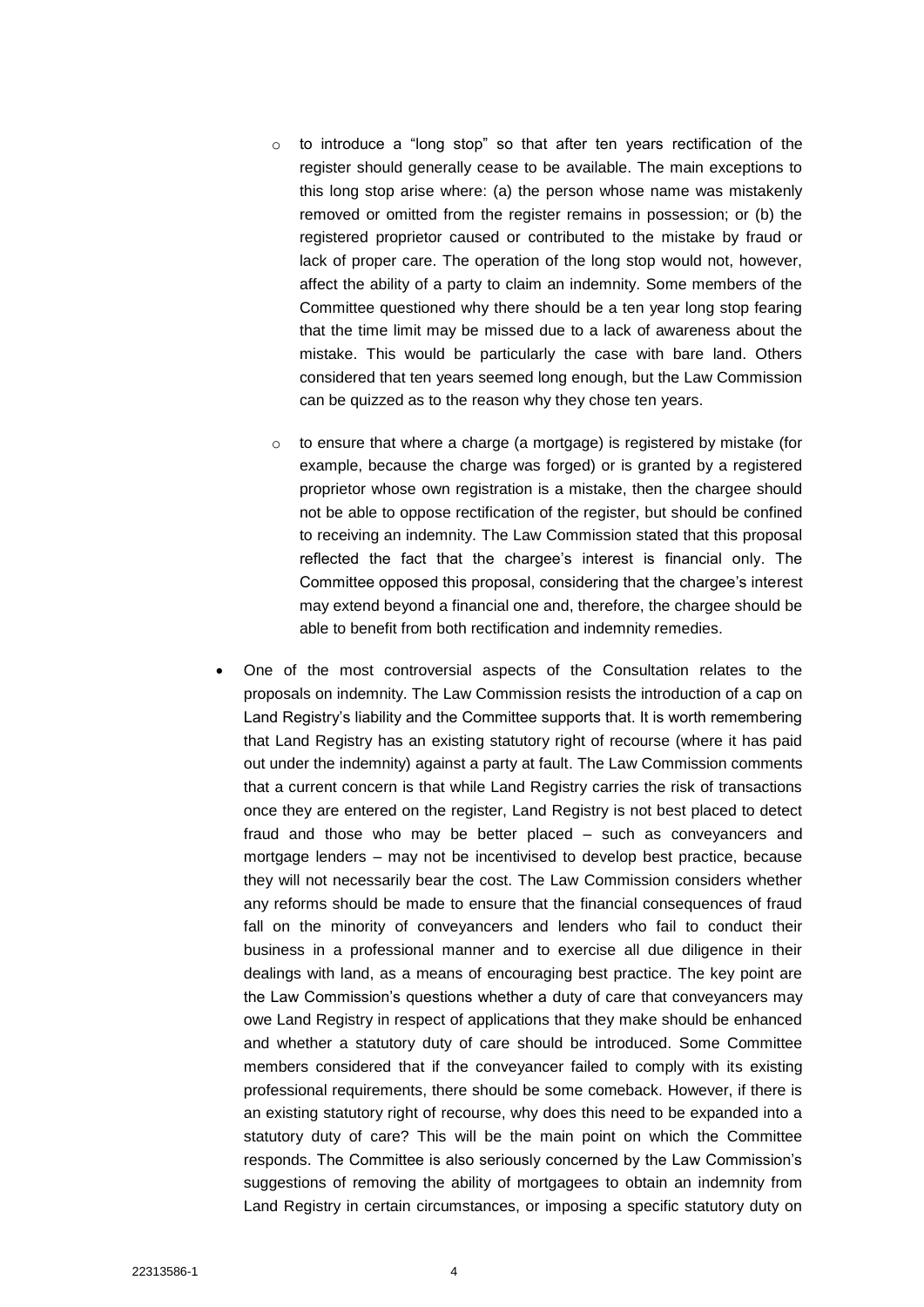mortgagees to verify the identity of borrowers. The Law Commission consultation has to be seen in the context of the BIS consultation on Land Registry privatisation and that the approach of a privatised Land Registry may differ from a publically owned Land Registry especially on the issue of indemnity and enforcement of any statutory duty of care.

- The Law Commission provides some thoughts on electronic conveyancing and, particularly, the key conclusion that while simultaneous completion and registration should remain the goal of electronic conveyancing, it is not practical to move directly to such a model from paper-based conveyancing. So the Law Commission proposes that the requirement of simultaneous completion and registration should be removed from the LRA 2002. The Law Commission also makes proposals to ensure that overreaching continues to operate in the context of electronic conveyancing. It may be helpful for the Committee to flag the increasing use on transactions of virtual and other digital signatures and whether the Law Commission can make any proposals to begin to move Land Registry away from its requirement for wet ink signatures.
- Although not connected to the LRA 2002, the Law Commission is determining projects for its next programme of reform and has asked for evidence of issues in relation to the Landlord and Tenant Act 1954 and Landlord and Tenant (Covenants) Act 1995. The Government has previously been involved in detailed discussions to amend the 1954 Act to deal with concerns with the legislation and it makes sense to send the Law Commission the proposals emanating from those discussions. Warren Gordon is aware that this information will be sent through separately and he has also supplied information to the Law Commission about concerns with the 2 Acts.
- Pranai Karia mentioned an issue at the meeting in relation to deeds of priorities which can be considered for inclusion in the Committee's response.

### 4. **BIS CONSULTATION ON LAND REGISTRY PRIVATISATION**

The Committee was reminded that a response had been sent on the Committee's behalf (excepting certain firms) to the BIS consultation on Land Registry privatisation.

[http://www.citysolicitors.org.uk/attachments/article/114/Response%20to%20the%20Gove](http://www.citysolicitors.org.uk/attachments/article/114/Response%20to%20the%20Government%20consultation%20on%20moving%20Land%20Registry%20operations%20into%20the%20private%20sector.pdf) [rnment%20consultation%20on%20moving%20Land%20Registry%20operations%20into](http://www.citysolicitors.org.uk/attachments/article/114/Response%20to%20the%20Government%20consultation%20on%20moving%20Land%20Registry%20operations%20into%20the%20private%20sector.pdf) [%20the%20private%20sector.pdf](http://www.citysolicitors.org.uk/attachments/article/114/Response%20to%20the%20Government%20consultation%20on%20moving%20Land%20Registry%20operations%20into%20the%20private%20sector.pdf)

# 5. **UPDATE ON WAYLEAVE PROJECT AND DIGITAL INFRASTRUCTURE WAYLEAVE AGREEMENT**

An update was provided on the wayleave project to create an industry standard digital infrastructure wayleave agreement. The operators have now provided further comments on the agreement. The number of points at issue has reduced and the key ones focus around indemnity. The drafting sub-group of Warren Gordon, Laurie Heller and Alison Hardy will meet on 27 May to agree a response to the comments. There is some time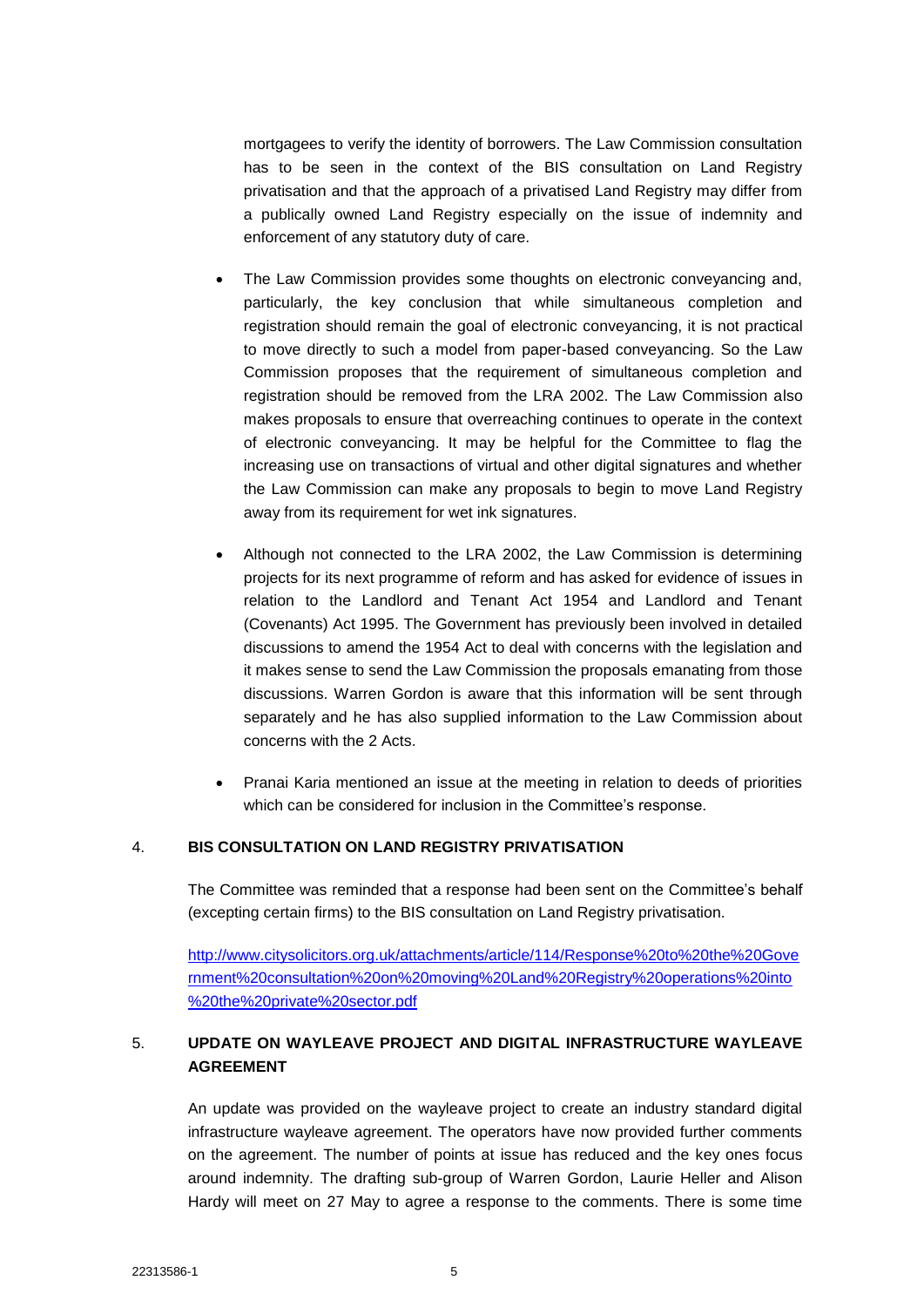criticality now to the project so any comments from the Committee on the form of document should be fed back as soon as possible.

# 6. **UPDATE ON PROGRESS WITH REVISIONS TO 7TH EDITION OF CERTIFICATE OF TITLE**

The project to review and create an updated version of the 7th edition of the Committee's Certificate of Title continues. The next meeting of the sub-group is on 6 June 2016 at 12.30pm at Olswang.

## 7. **NEW LOCAL SEARCH FORMS FROM 4 JULY 2016**

A reminder that the new local search forms CON29 and CON29O (including enquiries on community infrastructure levy and assets of community value) go live on 4 July 2016. Please click on<https://www.lawsociety.org.uk/news/stories/con29-and-con29o-enquiries/> for further details.

### 8. **CODE FOR LEASING BUSINESS PREMISES QUESTIONNAIRE.**

The Committee was reminded to respond to the questionnaire <https://communities.rics.org/connect.ti/clbp/viewQuestionnaire?qid=4082083> circulated on the Code for Leasing Business Premises. The deadline is 7 June 2016. The responses will help to inform the form of the new Code. The Law Society, RICS and BPF have set up a working party to consider the new Code and there will be input from various stakeholders. Volunteers are requested to represent the Committee on the working party.

## 9. **ATTACK ON CAVEAT EMPTOR RULE IN CONSUMER PROPERTY TRANSACTIONS**

There was a brief reminder of the impact of the Consumer Protection from Unfair Trading Regulations 2008 on trader to consumer property transactions and the undermining of caveat emptor in that context. Please click on the following link for further information on a little known topic [http://www.olswang.com/articles/2016/03/attack-on-caveat-emptor](http://www.olswang.com/articles/2016/03/attack-on-caveat-emptor-rule-in-consumer-property-context/)[rule-in-consumer-property-context/](http://www.olswang.com/articles/2016/03/attack-on-caveat-emptor-rule-in-consumer-property-context/)

## 10. **AOB**

- 10.1 Kevin Hart mentioned 2 Bills of relevance to the Committee (from the Queen's Speech). The Neighbourhood Planning and Infrastructure Bill on which the Planning Law committee will lead but the Committee should liaise with them. The Bill also enables Land Registry privatisation. The second Bill is the Law of Property Bill hopefully to give effect to the legislation included in the Law Commission's report on Easements, Covenants and Profits a prendre.
- 10.2 At a future Committee meeting, there will be a discussion concerning enquiries raised by firms, relying on searches obtained by other firms, in relation to the terms and conditions of the search providers. On a different note, Pranai mentioned that his search provider